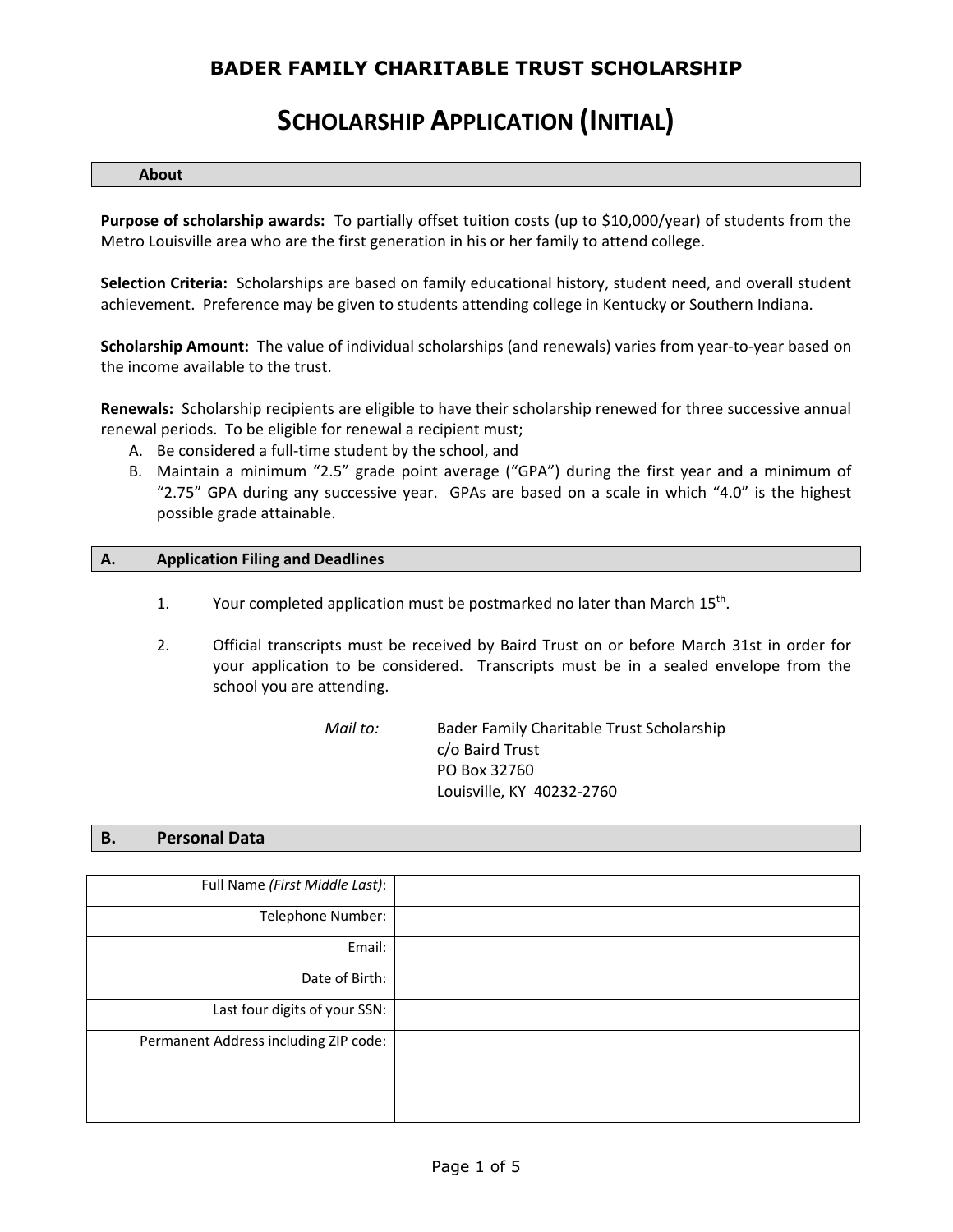| C. |  | <b>Family Educational History</b> |  |
|----|--|-----------------------------------|--|
|----|--|-----------------------------------|--|

|                             | <b>Never attended</b> | Some college | Completed college |
|-----------------------------|-----------------------|--------------|-------------------|
| Mother                      |                       |              |                   |
| Step-Parent (if applicable) |                       |              |                   |
| Father                      |                       |              |                   |
| Step-Parent (if applicable) |                       |              |                   |
| Maternal grandmother        |                       |              |                   |
| Maternal grandfather        |                       |              |                   |
| Paternal grandmother        |                       |              |                   |
| Paternal grandfather        |                       |              |                   |

### **D. Household Financial Need**

*Using your Free Application for Federal Student Aid (FAFSA) and the Student Aid Report (SAR) generated once the FAFSA is completed, please provide the following information:* 

| <b>Estimated Family Contribution (EFC)</b>                    | <b>FAFSA Summary (SAR)</b> |
|---------------------------------------------------------------|----------------------------|
| Student's Income Earned from Work                             | FASFA line 38              |
| Parents' Adjusted Gross Income                                | FAFSA line 84              |
| Parent 1 Income Earned from Work                              | FAFSA line 86              |
| Parent 2 Income Earned from Work                              | FAFSA line 87              |
| Parents' Total Cash, Savings, and Checking<br><b>Accounts</b> | FAFSA line 88              |
| Parents' Net Worth of Current Investments                     | FAFSA line 89              |
| Student's Number of Family Members                            | FAFSA line 93              |

*Other than yourself*, please indicate the number of children living in your home:

| younger than 6 |  |
|----------------|--|
| ages 6 - 14    |  |
|                |  |

ages 15‐18 \_\_\_\_\_\_\_\_\_\_\_\_\_\_\_\_\_\_\_\_\_\_\_\_\_\_\_\_\_\_\_\_\_\_\_\_\_\_\_

currently attending college **different contained** and contained a set of the set of the set of the set of the set of the set of the set of the set of the set of the set of the set of the set of the set of the set of the se

### **E. Academic Status**

| High School:                                   |  |
|------------------------------------------------|--|
| <b>High School Graduation Date:</b>            |  |
| Upcoming College Level:<br>(Fr./Soph./Jr./Sr.) |  |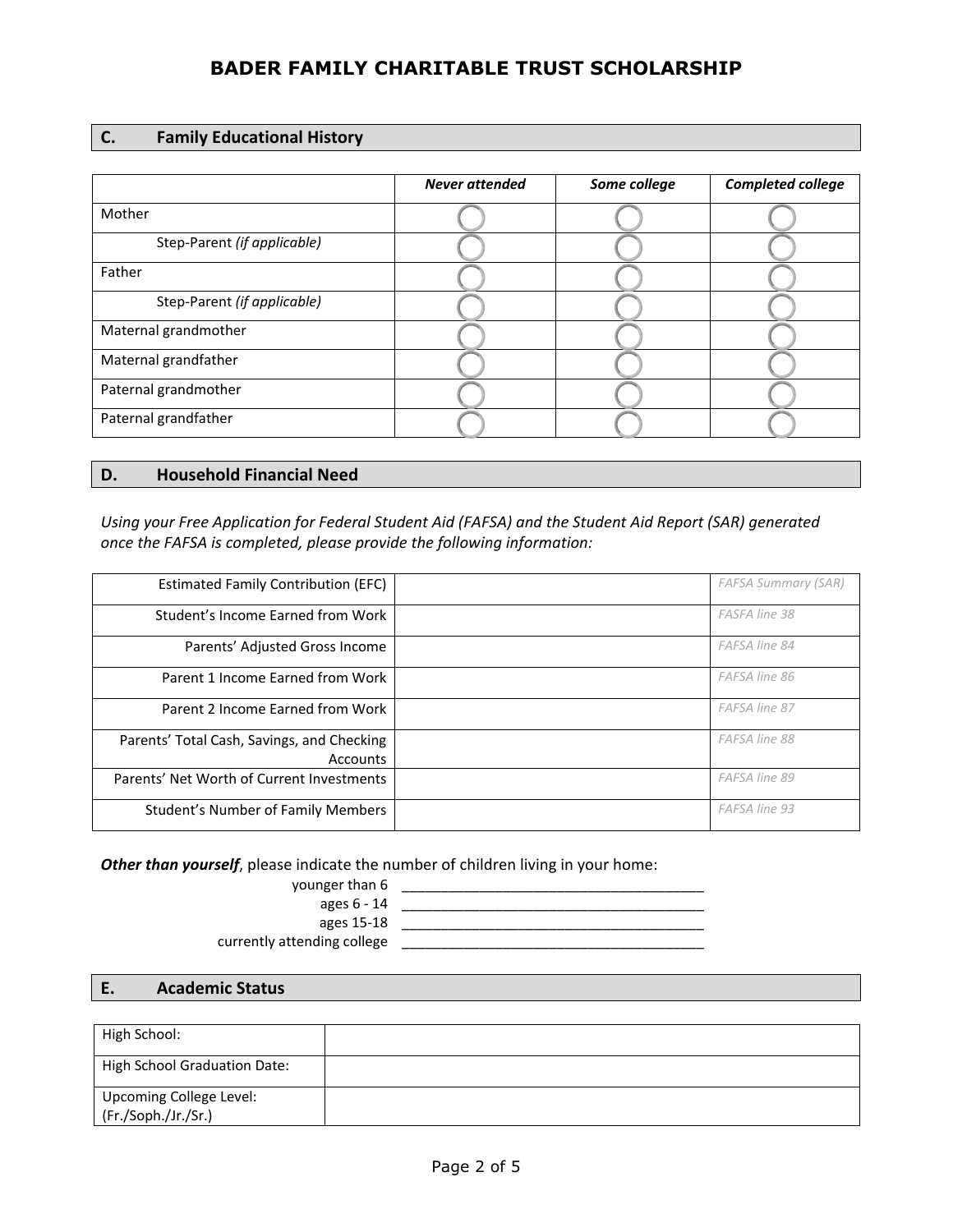### **F. Other Activities**

### **Employment:**

|                      |                | Average number    |                      |
|----------------------|----------------|-------------------|----------------------|
| Employer & Job Title | Dates Employed | of hours per week | Any leadership roles |
|                      |                |                   |                      |
|                      |                |                   |                      |
|                      |                |                   |                      |
|                      |                |                   |                      |
|                      |                |                   |                      |
|                      |                |                   |                      |
|                      |                |                   |                      |
|                      |                |                   |                      |
|                      |                |                   |                      |
|                      |                |                   |                      |
|                      |                |                   |                      |
|                      |                |                   |                      |

### **Extracurricular Activities:**

| Activity | Dates Involved | Average number<br>of hours per week | Any leadership roles |
|----------|----------------|-------------------------------------|----------------------|
|          |                |                                     |                      |
|          |                |                                     |                      |
|          |                |                                     |                      |
|          |                |                                     |                      |
|          |                |                                     |                      |
|          |                |                                     |                      |

### **Volunteer Activities:**

| Activity | Dates Involved | Average number<br>of hours per week | Any leadership roles |
|----------|----------------|-------------------------------------|----------------------|
|          |                |                                     |                      |
|          |                |                                     |                      |
|          |                |                                     |                      |
|          |                |                                     |                      |
|          |                |                                     |                      |
|          |                |                                     |                      |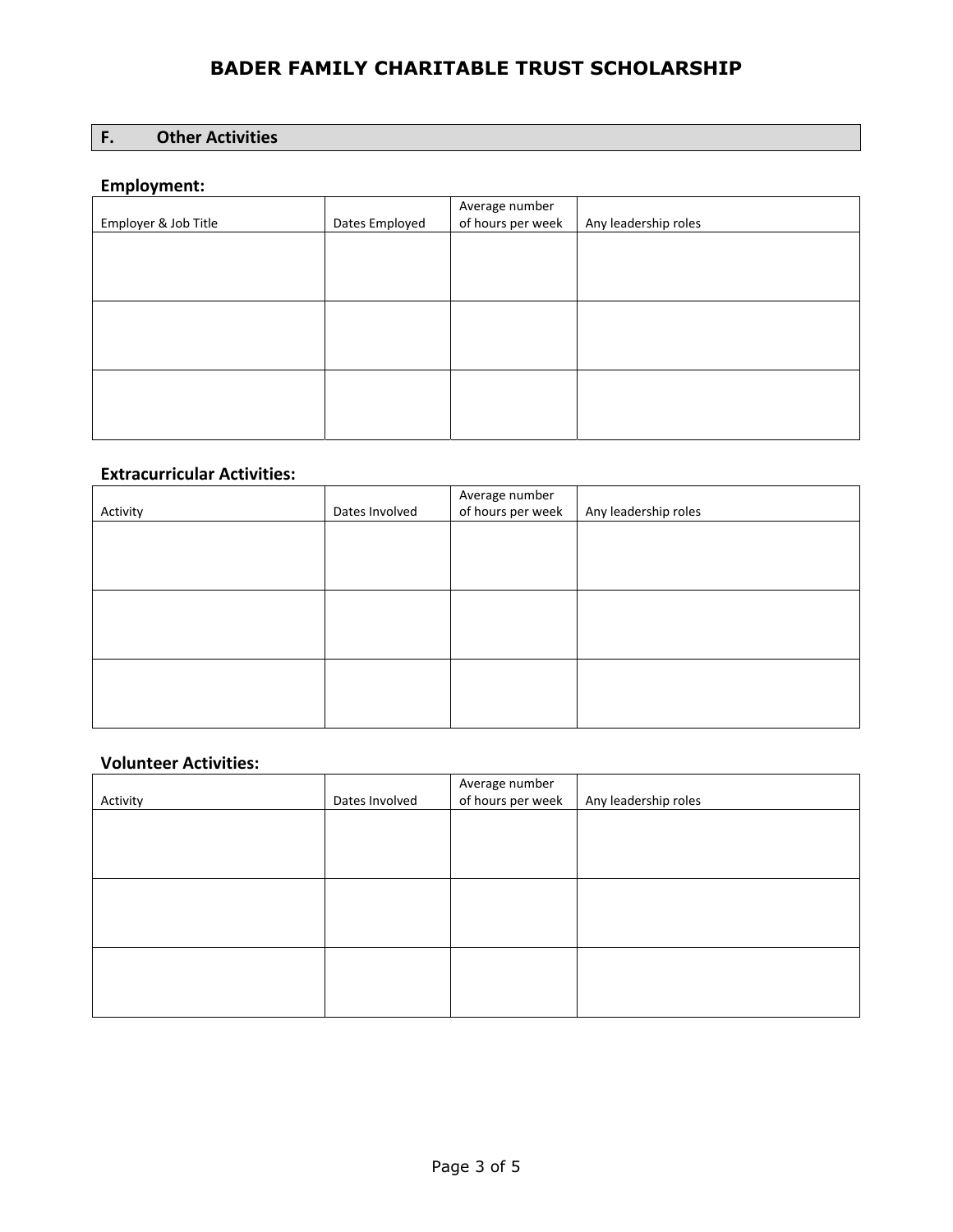#### **Other Awards or Achievements:**

### **G. College**

| College/university                |  |
|-----------------------------------|--|
| (Attending or planning to attend) |  |
| Student ID Number (if assigned):  |  |
| Academic Field of Study (major):  |  |
| (minor, if any):                  |  |

#### **H. Authorizing Signatures**

To the best of my knowledge and belief, I attest that the information contained in this Scholarship Application is true, correct, and complete. I understand that this application does not commit the trust to award a scholarship or to pay any costs incurred in the submission of the application. Decisions of the Advisory Committee are final.

\_\_\_\_\_\_\_\_\_\_\_\_\_\_\_\_\_\_\_\_\_\_\_\_\_\_\_\_\_\_\_\_\_\_\_\_ \_\_\_\_\_\_\_\_\_\_\_\_\_\_\_\_

Applicant Signature Date

Parent/Legal Guardian Signature Date

\_\_\_\_\_\_\_\_\_\_\_\_\_\_\_\_\_\_\_\_\_\_\_\_\_\_\_\_\_\_\_\_\_\_\_\_ \_\_\_\_\_\_\_\_\_\_\_\_\_\_\_\_